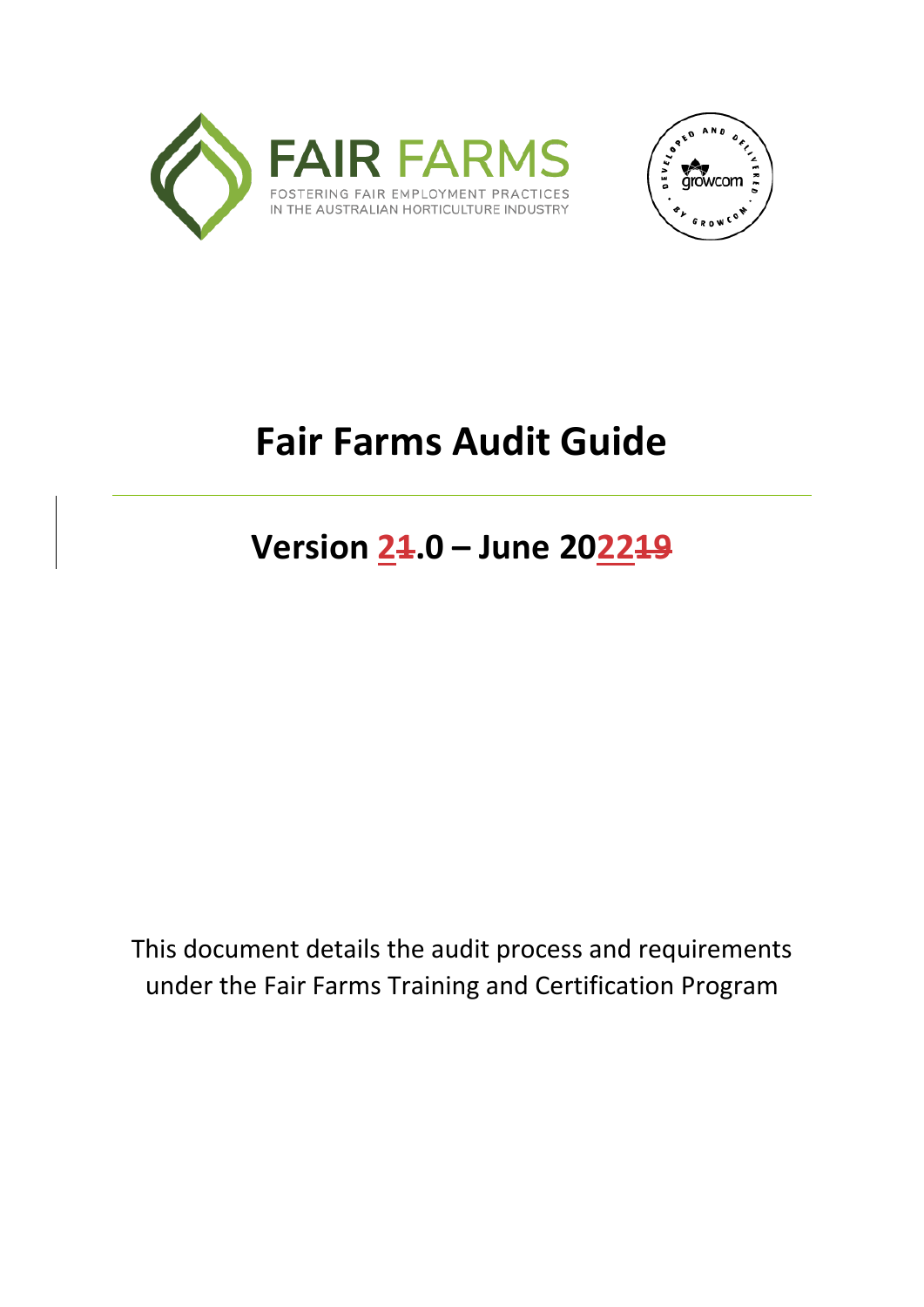# Contents

| 1. |  |
|----|--|
| 2. |  |
| 3. |  |
| 4. |  |
|    |  |
| 6. |  |
| 7. |  |
|    |  |
|    |  |
|    |  |
|    |  |
|    |  |
|    |  |
|    |  |
|    |  |
|    |  |
|    |  |
|    |  |
|    |  |
|    |  |
|    |  |
|    |  |
|    |  |
|    |  |
|    |  |
|    |  |
|    |  |
|    |  |
|    |  |
|    |  |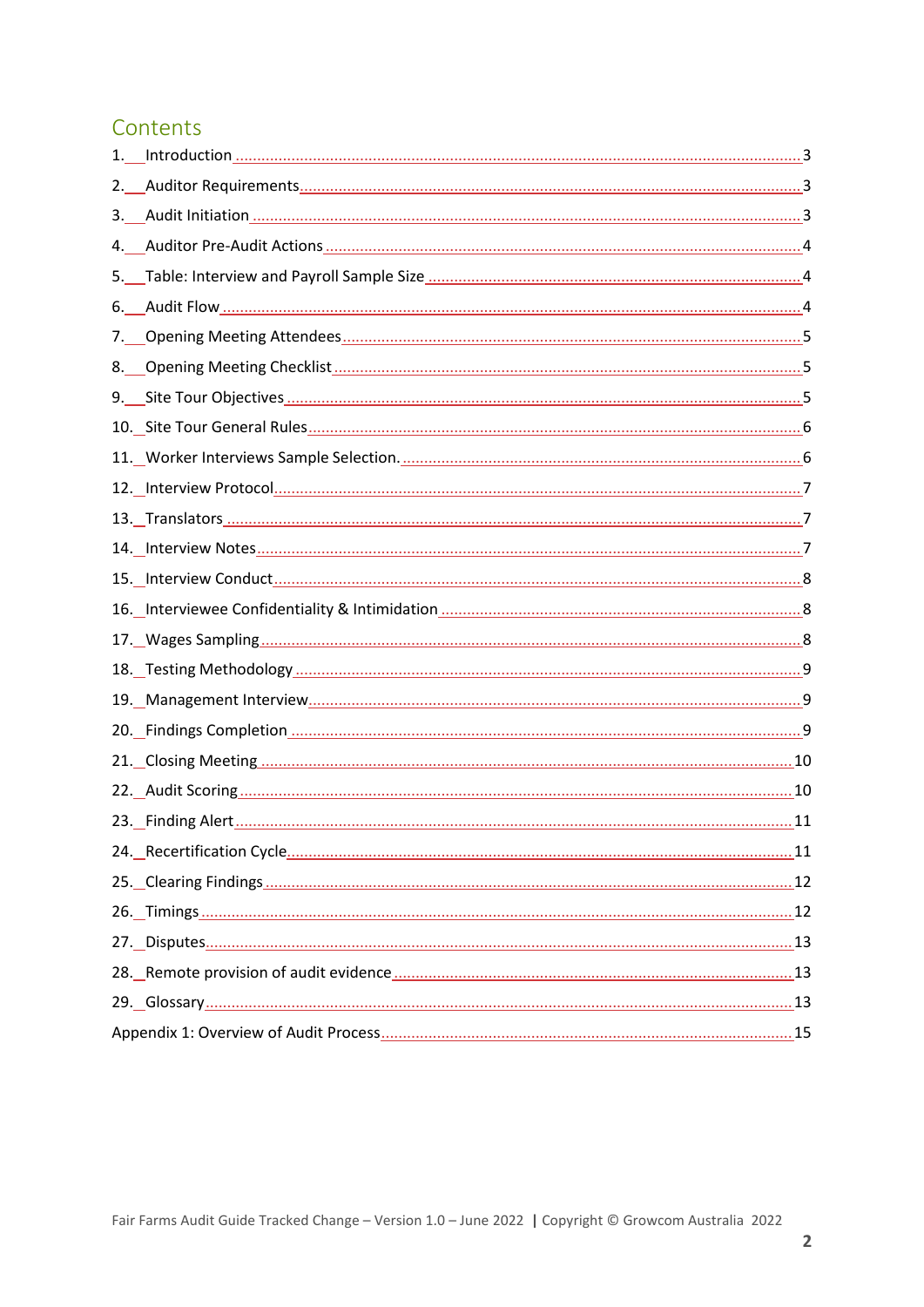# <span id="page-2-0"></span>1. Introduction

Queensland Fruit and Vegetable Growers Ltd trading as Growcom Australia (**Growcom / Fair Farms**) is implementing the Fair Farms Training and Certification Program (**Fair Farms Program / Program**).

The objective of the Fair Farms Program is fostering fair and responsible employment practices across the Australian horticulture industry. The Program aims to support a transition towards stronger workplace compliance which will lead to improved employment practices, fairer treatment of workers and reduced risk of worker exploitation and other human rights violations.

This Fair Farmsirs Audit Guide describes the Fair Farms audit process and requirements and is to be read in conjunction with the Fair Farms Rules, the Fair Farms Standard and the Audit Checklist, as amended from time to time.

The Fair Farms Scheme documentation is under continuous review by the Fair Farms Technical Steering Committee and key stakeholder groups and will be updated on a regular basis.

Capitalised terms used in this document have the meaning given to them in the Glossary in Section 28.

#### <span id="page-2-1"></span>2. Auditor Requirements

- 2.1. All auditors undertaking Fair Farms audits must be employed or contracted by a Fair Farms approved Certification Body and must meet the competency requirements set out in the Fair Farms Auditor/Reviewer Competency Framework as amended from time to time. be current members of the APSCA (Association of Professional Social Compliance Auditors) at the time of the audit. This applies to any member of the audit team, whether directly employed or contracted.
- 2.2. To carry out a solo audit or act as an audit team leader the auditor must be a:
	- Certified Social Compliance Auditor (CSCA), or
	- Associate Social Compliance Auditor (ASCA) with 150+ days of documented nonsocial & ethical audit experience.
- 2.3. ASCA member auditors with less than 150 days of other documented audit experience may act as audit team members. Audit team members may not raise or close Findings, but otherwise may carry our all other audit activities under the direction and supervision of the audit team leader.
- 2.4. Audit managers and reviewers must be current members of the APSCA (Association of Professional Social Compliance Auditors).
- 2.5. There is no qualification requirement for Audit administrators.

#### <span id="page-2-2"></span>3. Audit Initiation

- 3.1. Audits are requested ('initiated") by the Participating Business Unit (PBU) as the client.
- 3.2. A list of approved Certification Bodies ("auditors") will be made available by Fair Farms as the Scheme Owner.
- 3.3. The PBU is free to obtain as many quotations as it wishes from the list of approved Certification Bodies.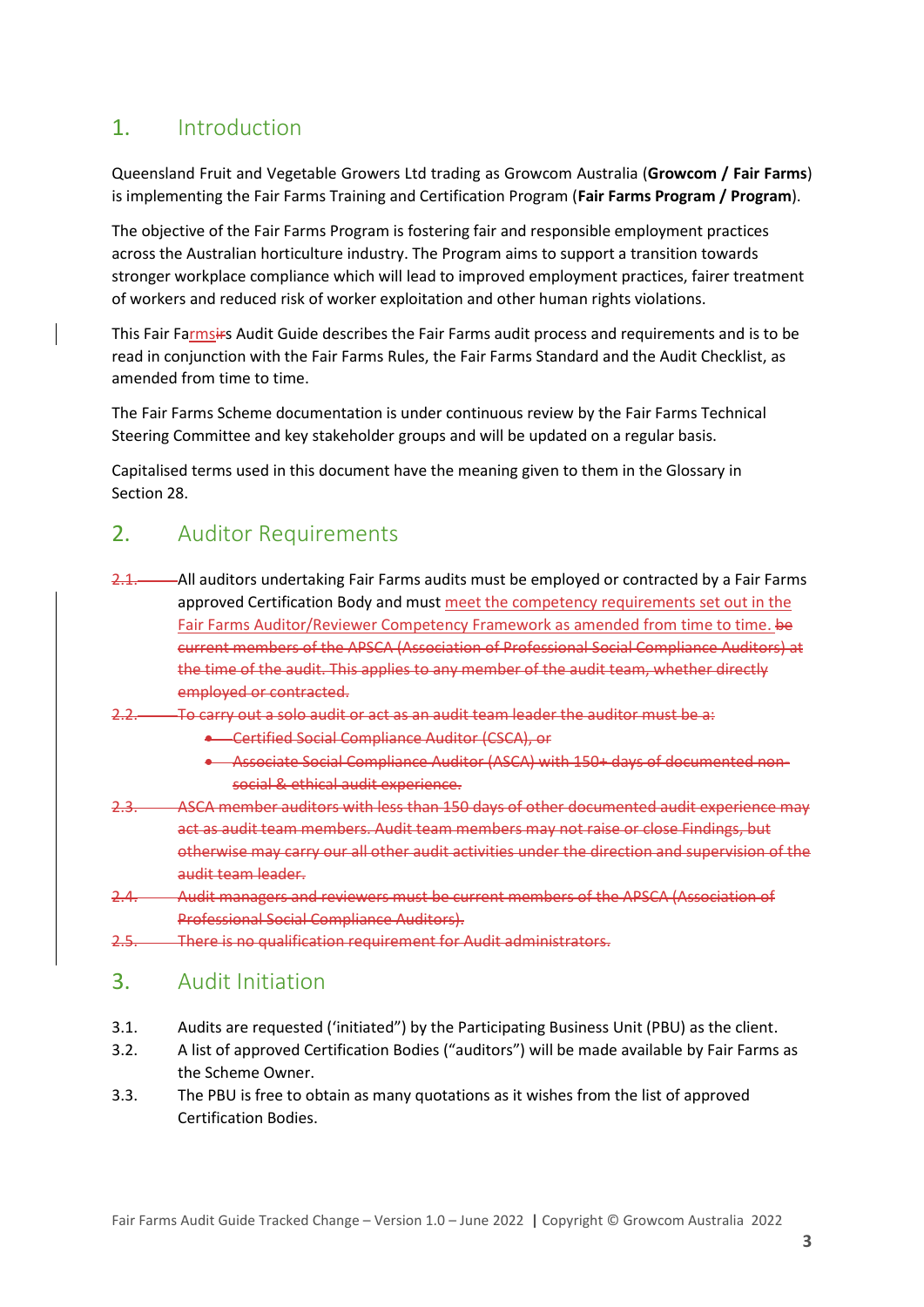- 3.4. Certification Bodies may require PBUs to complete a formal audit request form to confirm details such as Site location, business sector, workers numbers, provision of accommodation, use of Labour Hire Providers, languages spoken etc.
- 3.5. It is not compulsory for a Certification Body to accept a PBU's request; in this event they refer the PBU back to the list of approved Certification Bodies.
- 3.6. If they wish to proceed, the auditor will respond to requests:
	- Detailing availability
	- Providing a quote
	- Providing full terms & conditions
- 3.7. Quotations must detail all potential charges, even if contingent. Charges not detailed in the quote may not be later invoiced unless a signed amendment form can be provided.

# <span id="page-3-0"></span>4. Auditor Pre-Audit Actions

- 4.1. Prior to an audit the auditor is required to:
	- Review client application form
		- Familiarise themselves with the client's location and business
	- Confirm sample sizes for payroll testing and interviews
	- Review prior Fair Farms or other social & ethical audit reports to identify potential ongoing issues
	- Arrange translator (if required)
	- Inform the client if a witness auditor is attending (if applicable)
	- Confirm with client arrival time day one
	- Ensure client has been issued with pre-audit checklist

# <span id="page-3-1"></span>5. Table: Interview and Payroll Sample Size

| Number of     | Individual        | Group             | Total             | Sample  | Facility |
|---------------|-------------------|-------------------|-------------------|---------|----------|
| Workers (inc. | <b>Interviews</b> | <b>Interviews</b> | <b>Interviews</b> | for     | Tour?    |
| agency        | Required          | of 5              |                   | payroll |          |
| casuals exc.  |                   |                   |                   | testing |          |
| Management)   |                   |                   |                   |         |          |
| $1 - 25$      |                   | 0                 | 5                 | 5       | Yes      |
| 26-50         |                   |                   | 12                |         | Yes      |
| 50-100        | 10                | C.                | 20                | 10      | Yes      |
| For every 1-  | $+5$              | $+1$              | $+10$             | $+5$    | Yes      |
| 250 above     |                   |                   |                   |         |          |

# <span id="page-3-2"></span>6. Audit Flow

- 6.1. To maximise efficiency the audit should ideally follow the following flow:
	- Opening Meeting including Safety Briefing
	- Site Tour
	- Worker Interviews
	- Documentation Review
	- Eligibility Testing
	- Payroll Testing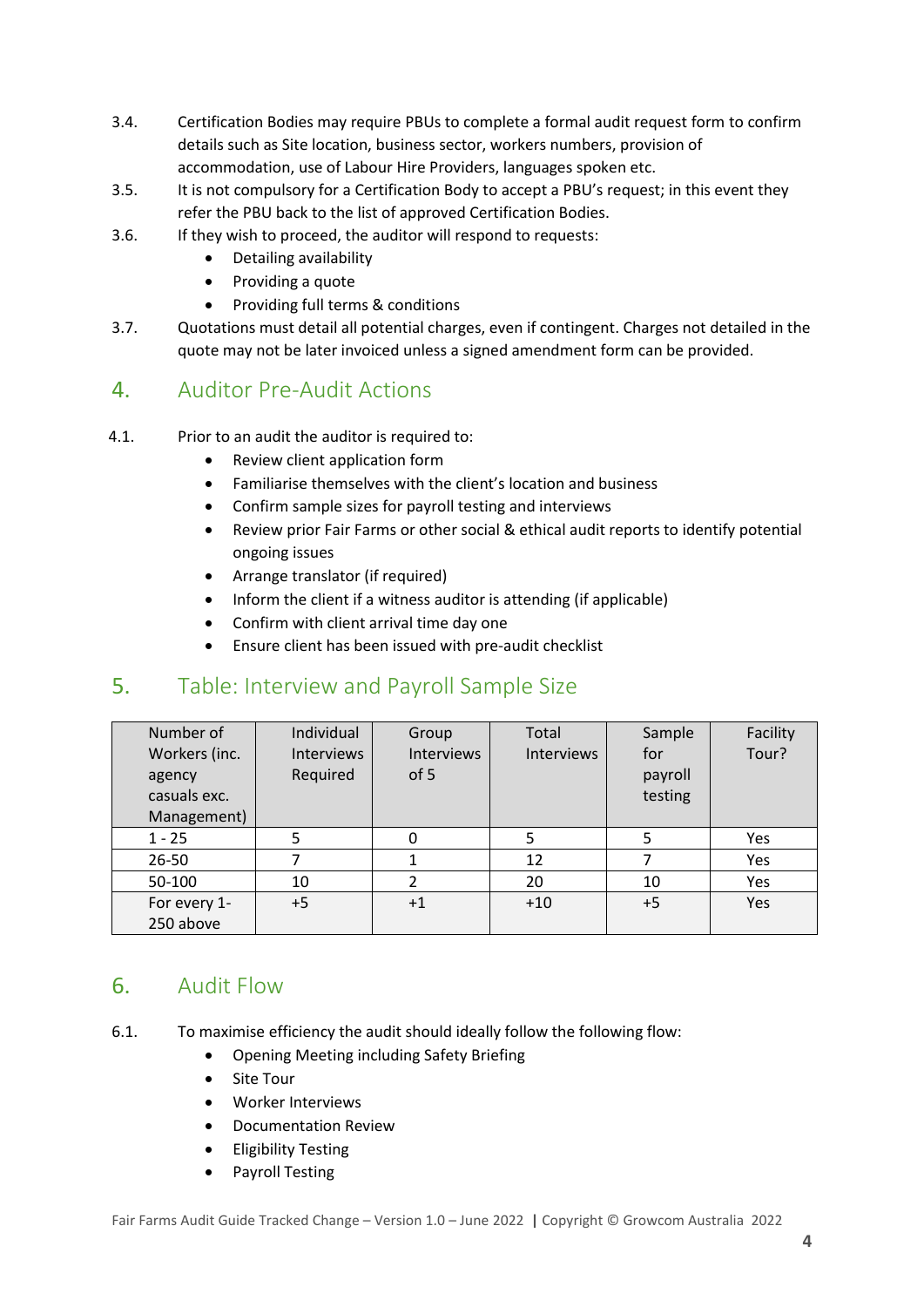- Management Interview
- Prepare Report & Findings
- Closing Meeting
- 6.2. The flow should be discussed at the opening meeting with management, and any reasonable amendments for operational reasons accommodated.

# <span id="page-4-0"></span>7. Opening Meeting Attendees

- 7.1. The opening meeting should be attended by:
	- A member of senior management nominated to represent the business during the audit.
	- Functional / departmental managers who will play a significant part in the completion of the audit e.g. HR Manager, WHS Manager, Payroll Manager
	- Trade Union representative (if present at the Site)
	- Workers Association representative (if present at the Site)
	- Witness auditors (if allocated to the audit)
- 7.2. The following should not attend opening meetings:
	- Labour Hire Providers / their agents
	- Workers

# <span id="page-4-1"></span>8. Opening Meeting Checklist

- 8.1. Introduction all attendees to state name and position, confirmation any Trade Union / Workers Association affiliations (if present at Site).
- 8.2. Overview of purpose of audit to audit against Fair Farms Standard and identify areas for improvement.
- 8.3. Confirm requirement for access to all records, workers and Site locations
- 8.4. Confirm confidentiality of audit report and findings and that report and findings will be provided by Fair Farms to nominated Registered Buyers where such authourisation has been provided.
- 8.4.8.5. Request permission for photographs to be taken as part of audit (provided they are not commercially sensitive or identify individuals).
- 8.5.8.6. Confirm all workers have been informed of the audit and request an organisational chart and list of workers who will present during the day and what their shifts are (this will facilitate picking wage and interview samples).
- 8.6.8.7. Explain the confidential nature of interviews and management responsibilities in relation to them.
- 8.7.8.8. Agree who will accompany the auditor(s) during the site tour. Conduct Safety Briefing.

8.8.8.9. Confirm if the PBU/client provides workers accommodation, whether on-site or off-site.

8.9.8.10. Confirm proposed time of closing meeting.

8.10.8.11. Ask if attendees have any other questions

#### <span id="page-4-2"></span>9. Site Tour Objectives

- 9.1. The site tour is an essential part of the audit process, particularly in relation to the identification of physical audit issues (e.g. health & safety compliance, hygiene) and potential issues over worker eligibility (e.g. youth workers).
- 9.2. Specific objectives are to: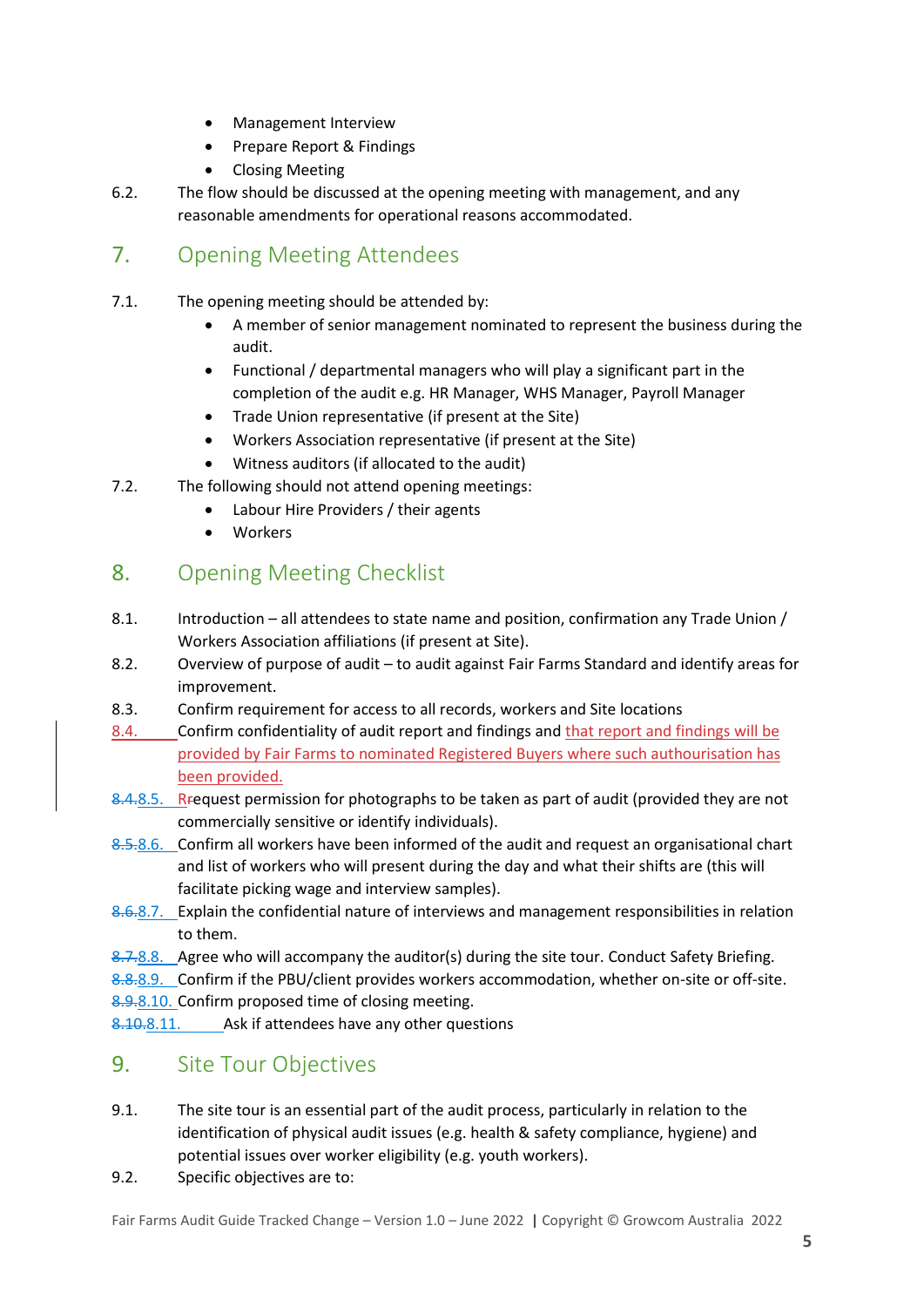- Understand the business flow
- Review the physical health & safety environment
- Review workers accommodation where applicable
- Confirm that vulnerable worker groups (e.g. youth workers or immigrant workers) have been identified
- Question managers and workers on audit issues as they arise.

# <span id="page-5-0"></span>10. Site Tour General Rules

- 10.1. The auditor should be accompanied on the site tour by a business representative familiar with the site and its safety protocols. Normally this would a senior WHS or Operations Manager.
- 10.2. The auditor should have access to all areas of the Site unless there is a valid legal, practical (e.g. high-risk chemical or radioactive area) or business reason (e.g. would stop production). Unreasonable refusal to access an area should be reported as refusal of access.
- 10.3. The auditor is encouraged to engage with managers and workers during the tour and ask questions where this is practical. The auditor should use the Site Tour to select the interview sample
- 10.4. The Site should provide suitable PPE where necessary and the auditor is required to wear it accordingly.
- 10.5. The auditor may take photographic evidence other than if it is likely to breach commercial confidentiality or identifies workers.
- 10.6. Auditors are not to enter any area or undertake any activity that poses a threat to their wellbeing.
- 10.7. Discuss Findings with management and workers as they are raised, keeping in mind the need to protect workers from the risk of reprisal.

# <span id="page-5-1"></span>11. Worker Interviews Sample Selection.

- 11.1. Workers' interviews lie at the heart of the audit process. The interviews are key both to confirming suspected non-compliances and raising issues not identified via other audit procedures
- 11.2. Interview samples are based upon the Site's number of workers (see Table: Interview and Payroll Sample Size)
- 11.3. Workers selected to take part in interviews must be by the Auditor only, and never by Management.
- 11.4. Refusal of Management to allow an Auditor to conduct an interview with a selected worker is considered denial of access and should be reported as a Finding.
- 11.5. The following should be considered when selecting interview samples:
	- Gender balance
	- Ethnicity / nationality
	- Age distribution of workforce
	- Length of service
	- Union or non-union members (or worker association)
	- Directly employed or via labour hire provider
	- Workers from different departments within the facility
	- Workers at different grades / seniority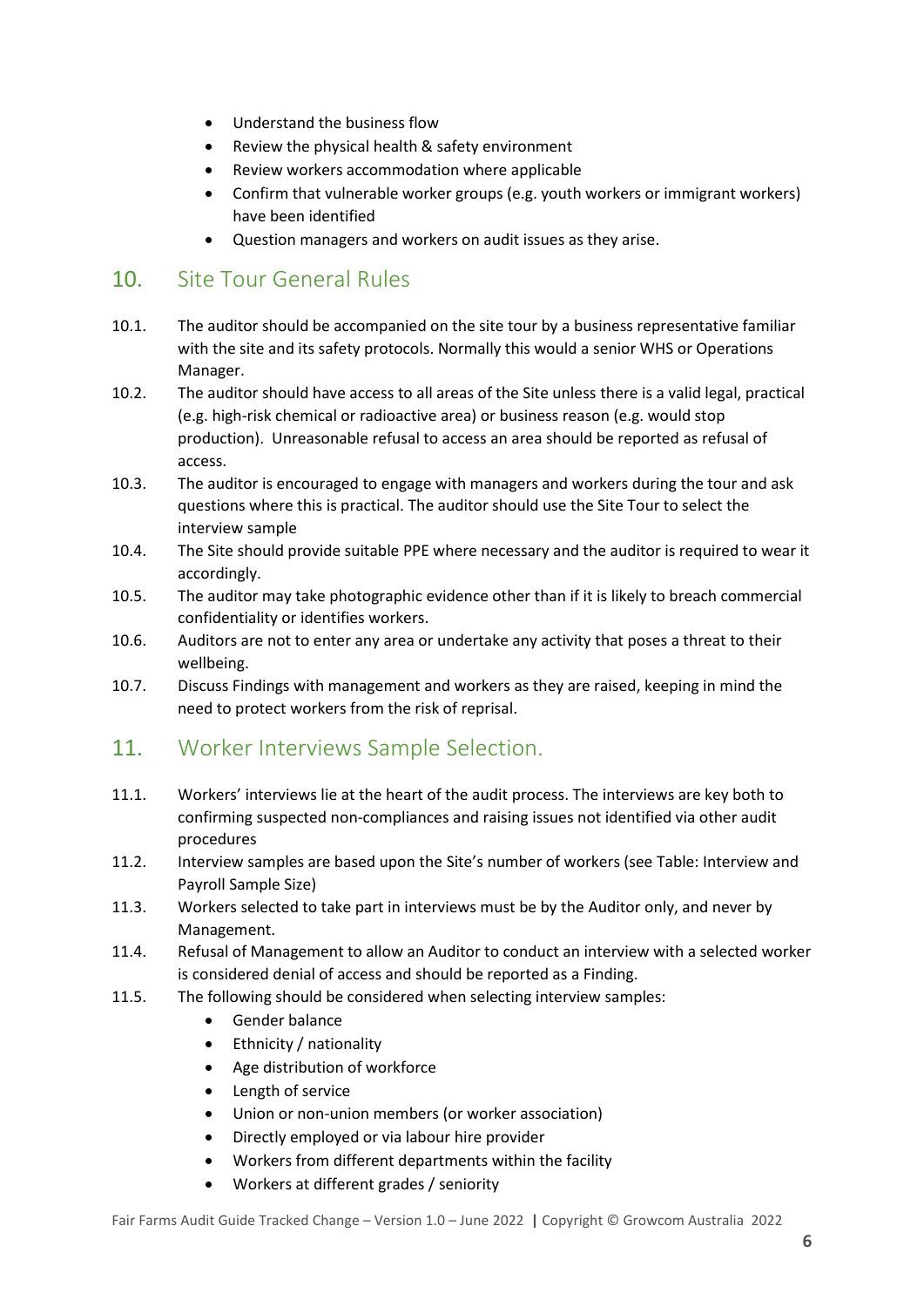- Workers from different shifts
- Disabled workers
- Pregnant or post-natal workers
- Type of employment (permanent and casual)
- 11.6. The selected sample should reflect the above considerations i.e. be representative of the work force.
- 11.7. The Auditor should determine whether they are to be an individual interview or part of a group interview.
- 11.8. The selection should be made as late as practically possible to avoid any potential Management coaching or intimidation.
- 11.9. Once a worker has been selected for interview they may decline to attend. In this case, an alternative worker should be identified. If a worker attends an interview but leaves during that interview, then an additional worker is not required to be selected.

11.9.11.10. As a guide, worker interviews should take no less than 15 minutes.

#### <span id="page-6-0"></span>12. Interview Protocol

- 12.1. Interviews must take place in a location which is secure and comfortable.
- 12.2. Management or third parties must not attend an interview under any circumstances.
- 12.3. Management or third parties must remove themselves from the vicinity of the interview location for the duration of the interview. Loitering is to be reported as potential intimidation.
- 12.4. Witness Auditor(s) either from the Certification Body or the Program Owner may attend but they must not under any circumstances take part in the actual interview and must restrict note taking to the performance of the Auditor's duties only.

#### <span id="page-6-1"></span>13. Translators

- 13.1. All interviews must be conducted in English.
- 13.2. Where the auditor has sufficient command of the language of a non-English speaking worker, the interview may be conducted in that language.
- 13.3. If workers are not proficient in at least conversational English, then a translator must be used.
- 13.4. The translator must be sourced by the Certification Body and be independent of both the Participant facility and the Certification Body.
- 13.5. The appointed translator must agree not to take notes as part of their appointment.
- 13.6. Management may not provide a translator from their workforce or independently.
- 13.7. During an interview comments translated by the appointed translator are to be noted; informal translation by fellow workers are to be disregarded as unreliable.

#### <span id="page-6-2"></span>14. Interview Notes

- 14.1. No audio or audio-visual device may be used to record interviews.
- 14.2. Interview notes may be taken by the Auditor(s) only.
- 14.3. Interview notes may not under any circumstances be shared with Management or third parties.
- 14.4. Witness Auditors may view notes as part of their duties, but they must not take copies or extracts.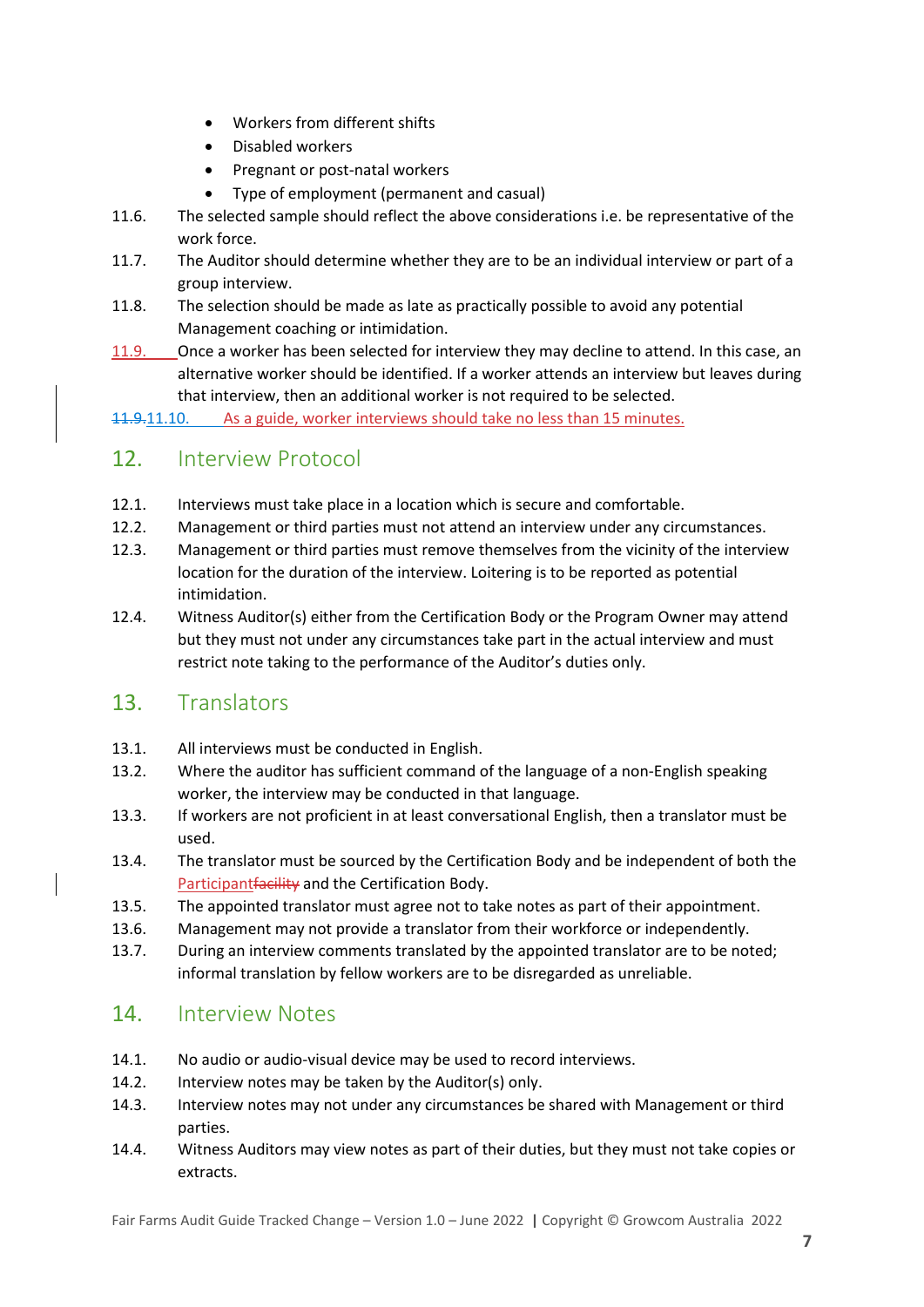14.5. All interview notes (physical and electronic) are to be destroyed 90 (ninety) days after completion of the Audit.

#### <span id="page-7-0"></span>15. Interview Conduct

- 15.1. The Auditor(s) must give their full name, role and Certification Body they represent
- 15.2. Introduce any other audit team members or witness auditors present and their full name, role and body they represent
- 15.3. Explain the purpose of the audit
- 15.4. Explain that the interview is fully confidential
- 15.5. Guidelines for interview technique:
	- 15.5.1. Try and put the auditee at ease prior to the interview explain that it is the system that is being tested, not the person
	- 15.5.2. Use open ended questions; avoid leading questions
	- 15.5.3. Informal and conversational; not formal or interrogatory
	- 15.5.4. Answer any questions from workers honestly and openly, provided it does not break confidentiality

#### <span id="page-7-1"></span>16. Interviewee Confidentiality & Intimidation

- 16.1. The names or identifying features of interviewees must never be communicated to Management or used in the audit report findings.
- 16.2. Findings should refer to generic attributes only (e.g. 3 of 12 interviewees stated that….)
- 16.3. Auditors should be alert for signs of
	- 16.3.1. Intimidation or coaching
	- 16.3.2. Rehearsed or coordinated answers
	- 16.3.3. Silent or un-cooperative workers
	- 16.3.4. Significant numbers of workers refusing to be interviewed
	- 16.3.5. Management lingering around interview rooms
	- 16.3.6. Management "debriefing" workers exiting from interview
- 16.4. Where the Auditor has real concerns about the possible adverse treatment of for the physical safety of an interviewee they may, as appropriate, choose to:
	- 16.4.1. Contact the Certification Body's executive management for guidance and/or
	- 16.4.2. Contact the Fair Farms executive management for guidance and/or
	- 16.4.3. Choose not to mention the issue in the Closing Meeting so as not to alert local Management immediately (these may be communicated later once an appropriate strategy has been developed).

# <span id="page-7-2"></span>17. Wages Sampling

- 17.1. The number of records to be tested will be determined prior to the audit commencing, based upon the number of workers employed at the facility.
- 17.2. Two pay periods should be selected for review:
	- 17.2.1. The most recent monthly cycle, which should also cover peak as audits should only occur during peak production periods.
	- 17.2.2. The pay cycle nearest to six months prior to the current period selected. This will enable a comparable; off-peak period to be reviewed and any changes in pay to be reviewed (e.g. Award increases, minimum wage reviews)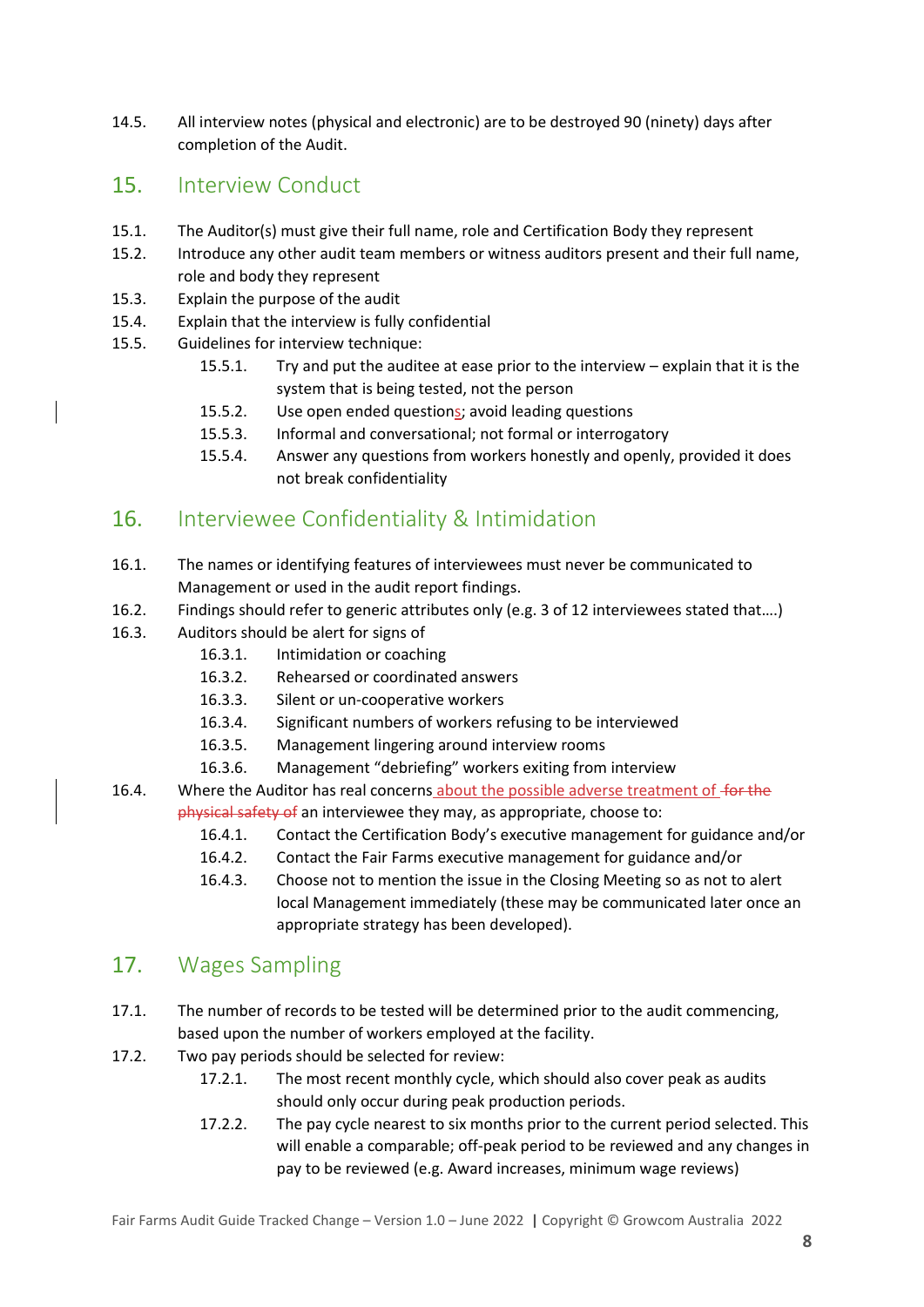- 17.3. The records of all workers selected for individual interview should be included in the review samples; these should be supplemented by a random selection of other workers records who are not being interviewed.
- 17.4. All wage data and notes (physical and electronic) are to be destroyed 90 (ninety) days after completion of the Audit. Data will be retained longer if a Finding remains outstanding or if there is a dispute.

# <span id="page-8-0"></span>18. Testing Methodology

- 18.1. For wages testing the following are in scope:
	- Directly employed workers
	- Labour Hire workers
	- In-house sub-contractors (e.g. canteen, security guards, cleaners)
	- Homeworkers
	- Production sub-contractors

#### • Excluded:

- 18.2. Excluded from testing are:
	- Owner managers
	- **Directors**
	- Salaried managers
	- Third party transport providers
	- Third party suppliers of goods and services

## <span id="page-8-1"></span>19. Management Interview

19.1. The management interview is an opportunity for the auditor to clarify any unresolved issues that are outstanding prior to formally raising them as Findings. This gives the management the opportunity to explain and provide further evidence as required, and for the auditor to finalise their position on potential Findings. The auditor should aim to present multiple sources of evidence for a potential Finding.

#### <span id="page-8-2"></span>20. Findings Completion

- 20.1. Describe what the Finding is in clear English. Avoid jargon or abbreviations.
- 20.2. Provide evidence and information to substantiate the Finding e.g. photographs, copies of documents, frequency, location etc.
- 20.3. Identify whether it is a breach of law or code.
- 20.4. Quantify any financial issues involving cash (e.g. travel costs, fines, bonds, rentals, etc.) (in \$AUSD).
- 20.5. Identify whether it is an isolated problem or a systemic issue.
- 20.6. If the issues have been dealt with by Management during the audit, identify if the action was sufficient.
- 20.7. Note any management or employee comments, including any disagreements or proposed actions.
- 20.8. Don't combine separate Findings. If separate actions are required to correct the Finding, then they should be reported separately.
- 20.9. The Finding detail should be sufficient and clear enough that an independent third party could immediately understand what the issue is.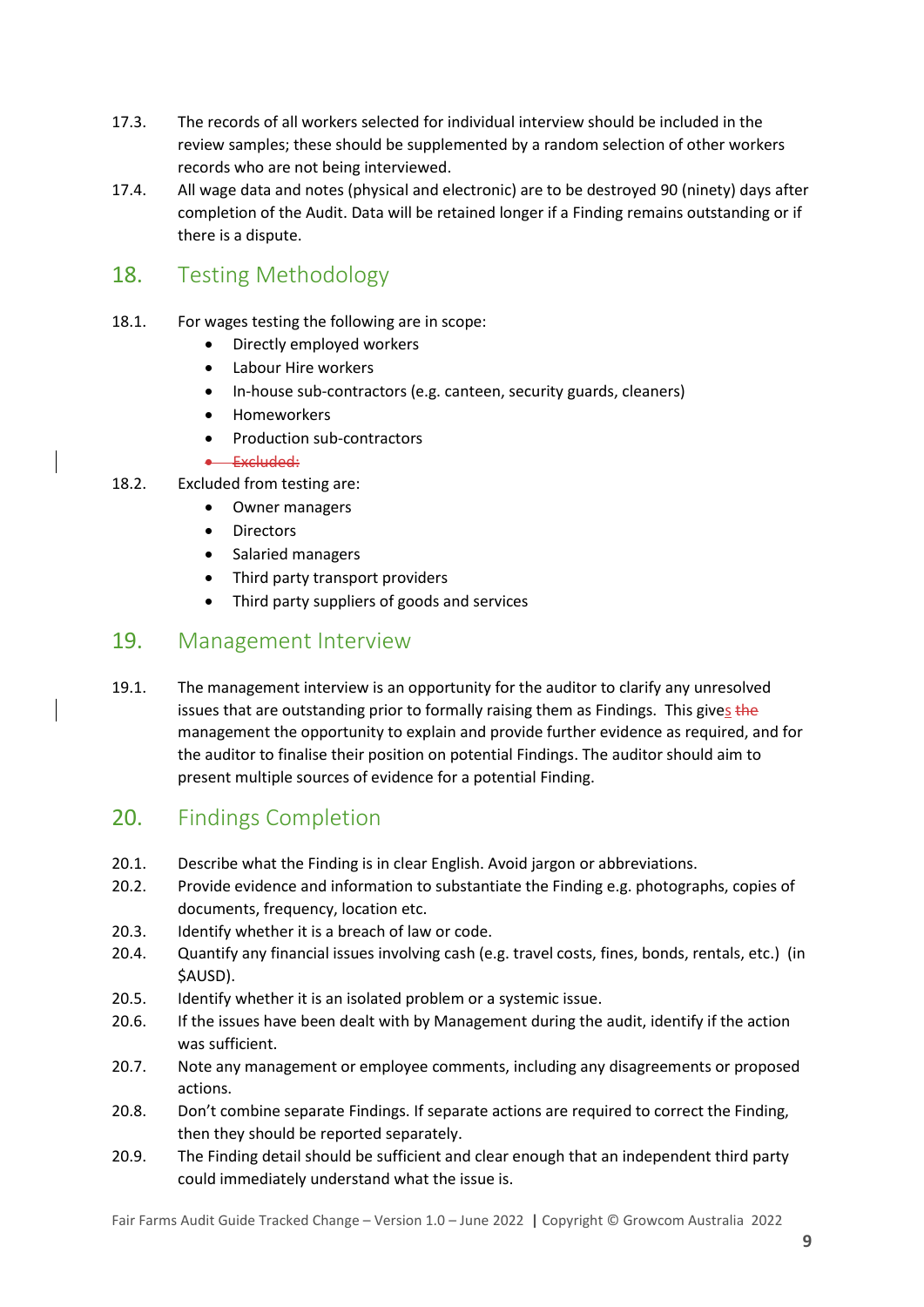- 20.10. Auditors should not prescribe how a business must close a Finding such practice would cross the line to consulting and compromises the auditor's independence.
- 20.11. To demonstrate the compliance gap, the auditor may give examples without recommendation - of how other clients have dealt with similar issues and what minimum evidence will be required to close the audit.

# <span id="page-9-0"></span>21. Closing Meeting

- 21.1. The aim of the closing meeting is to ensure that the Site's management are clear on what Findings have been observed during the audit and what the next steps are. Ideally, the auditor should be communicating with management during the audit and therefore Findings presented at the closing meeting should not be a 'surprise'.
- 21.2. Thank management for their time.
- 21.3. Reconfirm purpose and scope of audit.
- 21.4. Review each of the Findings with Management, explaining the basis for them being raised.
	- If management present evidence that a Finding is incorrect, then cancel the Finding and remove from the report.
	- If management present evidence that the Finding is valid but has now been actioned, the Finding still stands but the auditor should make clear in the report that the Finding "was closed during the audit".
	- If management dispute a Finding, and the auditor does not concur it should be cancelled or closed, then the Finding should remain, and management asked to submit evidence to the Audit Manager as part of the audit review process.
- 21.5. Management are not required to present an immediate correction plan for any Finding.
- 21.6. A management representative should sign and date the finalised list of Findings. This indicates that management are aware of and have understood the auditor's reason for raising the Finding. Acknowledgement of the Findings by electronic means is acceptable.
- 21.7. Remind Management that the audit will be submitted for technical review by the Audit Manager or reviewer. This may result in Findings presented in the closing meeting being cancelled or amended, or new Findings being raised. Any disputed items will be considered and resolved at this point.
- 21.8. Remind management that once the final report is issued, management will have a set time to correct their Findings. Therefore, management should use the immediate opportunity to start root cause analysis and begin correcting Findings as soon as the auditor leaves site.

# <span id="page-9-1"></span>22. Audit Scoring

22.1. The overall rating of an audit will be based upon the number and severity of Findings in the audit report. For each Finding, a set amount of Audit Points will be accumulated as follows:

#### **Table 1: Scoring of Audit Findings**

| <b>Red Finding (high severity)</b>     | 5 Audit Points |
|----------------------------------------|----------------|
| <b>Amber Finding (medium severity)</b> | 3 Audit Points |
| <b>Yellow Finding (low severity)</b>   | 1 Audit Point  |
| Each Finding Alert issued              | +1 Audit Point |
|                                        |                |

22.2. The level of severity of a Finding as either high, medium or low is indicated in the Audit Checklist maintained by Fair Farms and provided to the Certification Body. The auditor is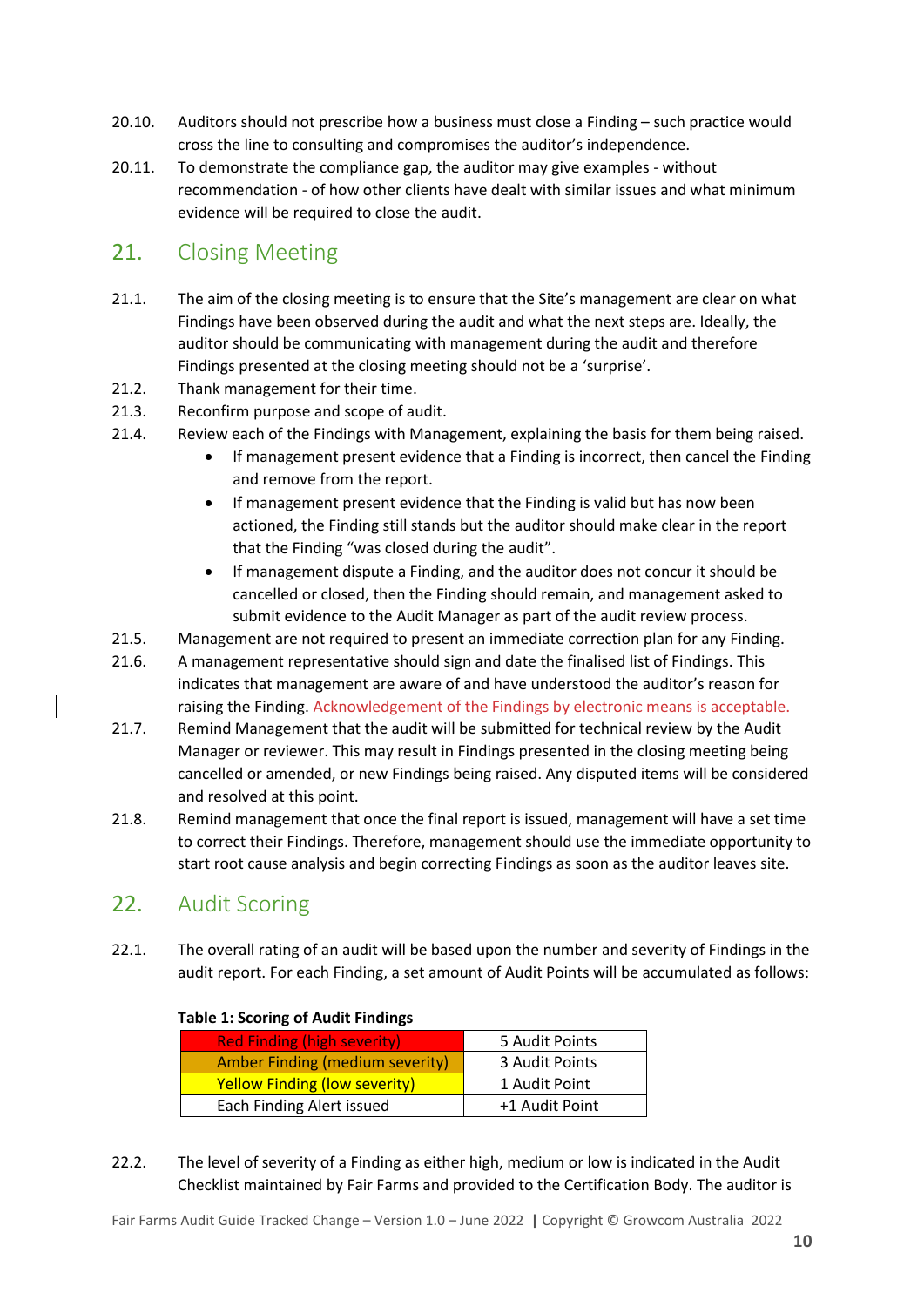free to undertake testing relevant to the Fair Farms Standard that are not listed in the Audit Checklist.

Based on the aggregation of the Audit Points, the audit will be classified as Red (high risk), Amber (medium risk) or Green (low risk).

| Classification     | <b>Aggregated Audit Points</b> |
|--------------------|--------------------------------|
| <b>Green Audit</b> | 00 Audit Points                |
| (low risk)         |                                |
| <b>Amber Audit</b> | 14-to 10 Audit Points          |
| (medium risk)      |                                |
| <b>Red Audit</b>   | More than 10 Audit             |
| (high risk)        | Points                         |

#### **Table 2: Audit Outcome Classification**

#### <span id="page-10-0"></span>23. Finding Alert

- 23.1. The Certification Body will communicate any Finding that is of critical severity, as indicated in the Audit Checklist, to Fair Farms and Registered Buyers as a 'Finding Alert'.
- 23.2. The auditor must communicate any Finding Alerts within one (1) business day and the Certification Body must communicate any Finding Alerts to the Scheme Owner Fair Farms within two (2) business days of receipt of the Finding Alert from the auditor.
- 23.3. Finding Alerts should be communicated using the Finding Alert Form and emailed to admin@fairfarms.com.au.
- 23.4. The Scheme Owner will communicate any Finding Alerts to Registered Buyers nominated by the Participant provided they have consented to sharing that information.
- 23.5. The Scheme Owner will monitor the closing of the Critical Non-compliance the subject of the Finding Alert and inform Registered Buyers
- 23.6. Examples of Critical Non-compliance that would warrant a Finding Alert include but are not limited to:

23.6.1. Child labour

- 23.6.2. Workers subjected to physical abuse or sexual harassment
- 23.6.3. Workers exposed to a serious or imminent threat to their health and safety
- 23.6.4. Significant underpayment or non-payment of wages
- 23.6.5. Worker representatives being subjected to adverse action
- 23.6.6. Involuntary or bonded labour
- 23.6.7. Attempted bribery
- 23.6.8. Denial of access or obstruction during audit
- 23.1.1.23.7. The examples above are for guidance only and auditors should use their discretion when determining a Critical Non-compliance

#### <span id="page-10-1"></span>24. Recertification Cycle

24.1. The requirement for the timing of the next recertification audit will based upon the overall rating achieved in the current audit:

#### **Table 3: Recertification Cycle**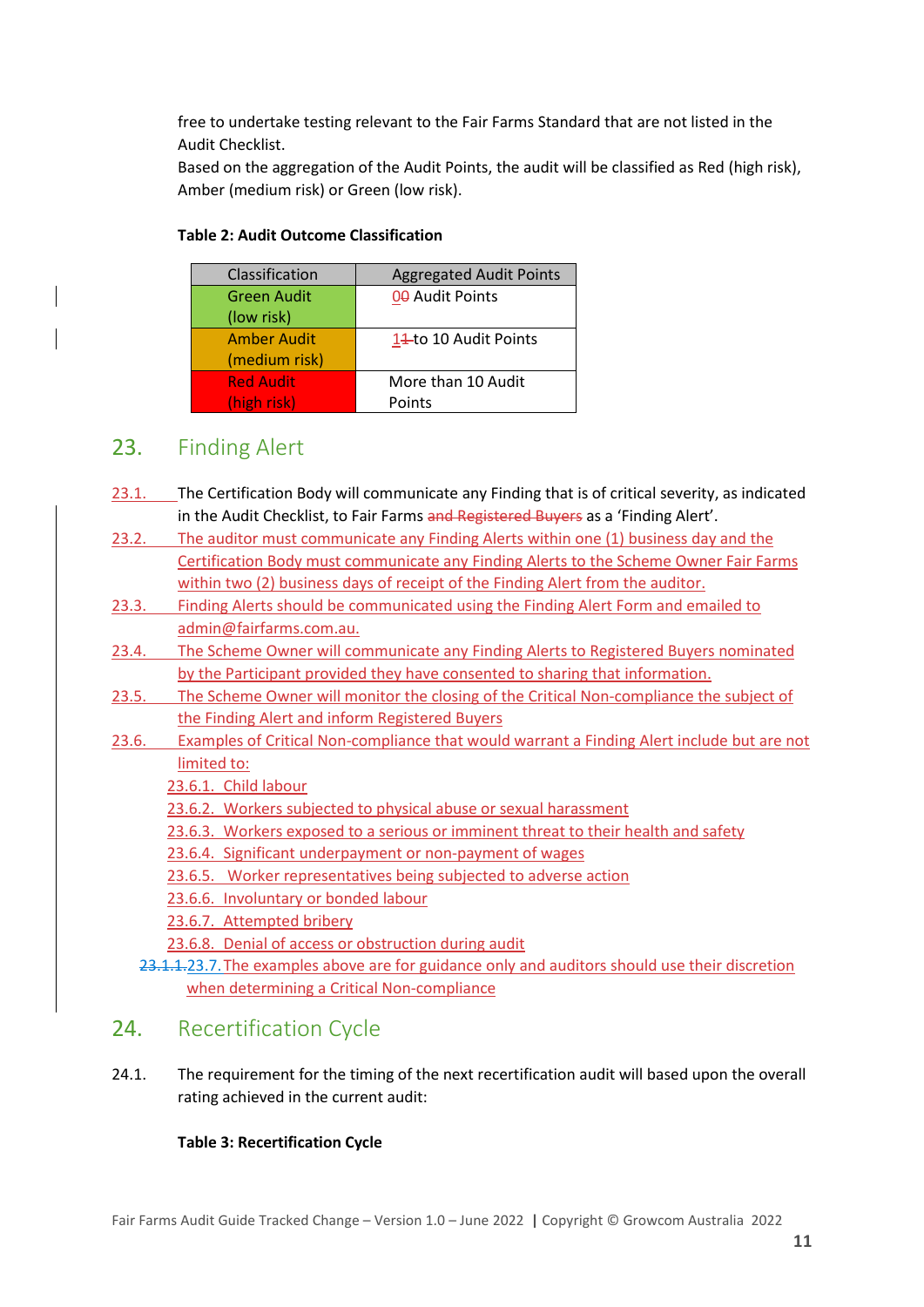| Classification                   | <b>Recertification Cycle</b> |
|----------------------------------|------------------------------|
| <b>Green Audit</b><br>(low risk) | 36 months                    |
| <b>Amber Audit</b>               | 24 months                    |
| (medium risk)                    |                              |
| <b>Red Audit</b>                 | 12 months                    |
| (high risk)                      |                              |

The Recertification Cycles times in Table 3 above prescribes the maximum time that may occur between certification audits.

The Recertification Cycle for a PBU with multiple Sites under the same Fair Farms Certification is determined by the Site with the highest risk Audit Outcome Classification.

Subsequent audits should be scheduled to take place no more than 90 days before the Recertification Audit Due Date and must not take place later than 30 days after the Recertification Audit Due Date (known as the 'grace period').

Fair Farms or the Certification Body may extend the grace period further on a Participant's request where necessary, due to circumstance outside of the Participant's control (for example lack of available auditors, natural weather events that affect production times etc.).

24.2. Refer to section 8 of the Fair Farms Rules for more detail about the Recertification Cycle.

#### <span id="page-11-0"></span>25. Clearing Findings

- 25.1. Audit Findings will be cleared using a "desktop" methodology. This means that ParticipantsSites will normally submit their evidence directly to the Audit Manager for review.
- 25.2. An auditor will only be sent out to Site to verify Finding closure(s) in the most serious of circumstances. This will have to be approved by Fair Farms as the Scheme Owner and all costs will be borne by the ParticipantSite.
- 25.3. If a Participant Site and the Certification Body cannot ultimately agree upon the closure of a Finding, this will be referred to the Scheme Owner for final decision. The Scheme Owners' decision is final and cannot be appealed.

#### <span id="page-11-1"></span>26. Timings

26.1. Finding Alert(s) to be issued within two working days of completion of the audit.

- 26.2.26.1. Preliminary audit report to be submitted to the Audit Manager within five working days of completion of the audit.
- $26.3.26.2.$  Audit Manger review of the report, including any amendments, to be completed within fifteen working days of completion of the audit. Report and any Findings to be issued.
- 26.4.26.3. ParticipantClient's Management to confirm corrective actions for Findings within **thirty businessworking days** of finalised Report being issued. Extensions may be sought from the Certification Body in the case of significant burden (e.g. having to undertake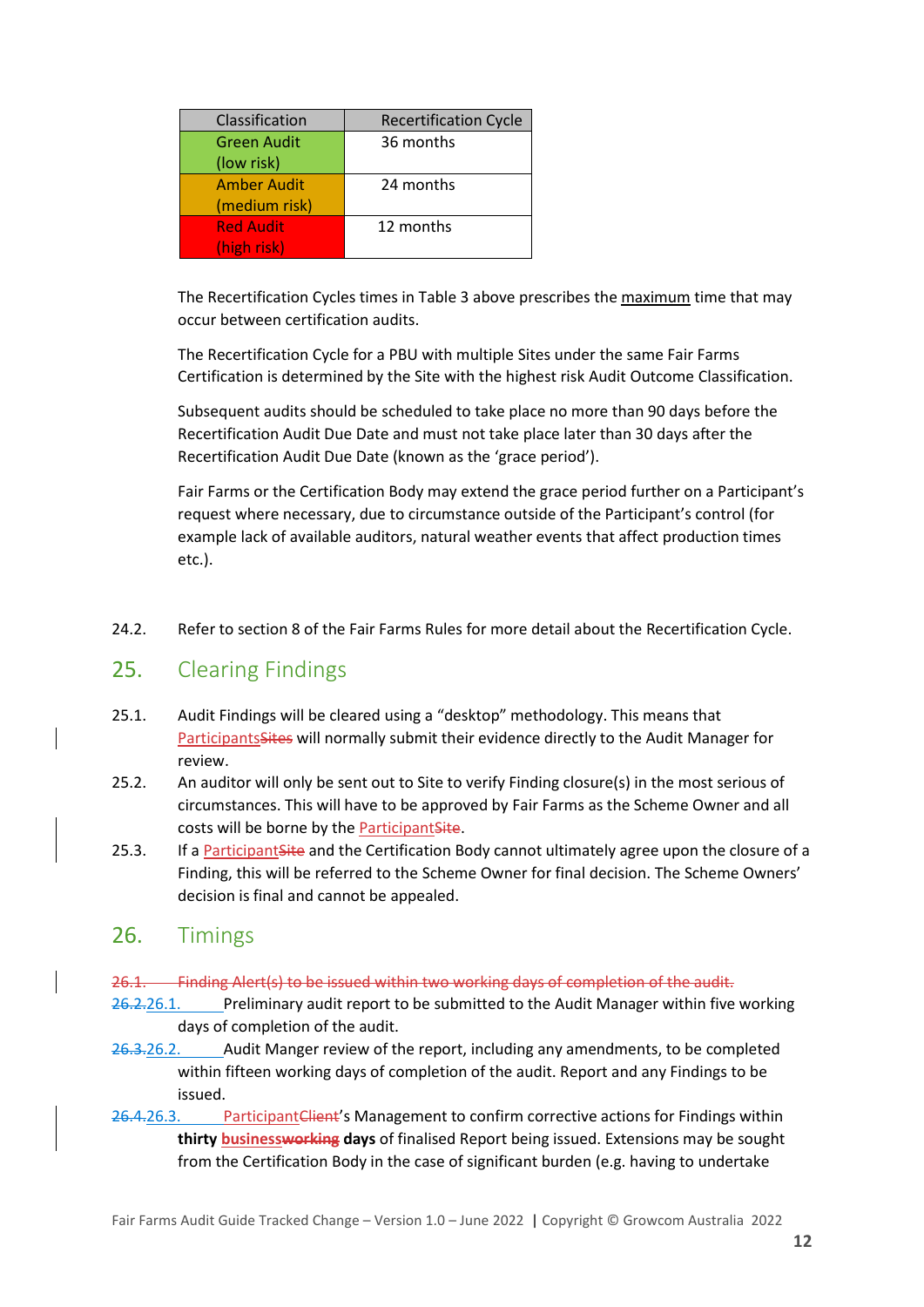building work that requires planning permission). Extensions will, not be granted simply because corrective actions have been started late.

- 26.5.26.4. Certification to be issued by the Scheme Owners within five businessworking days of Findings being closed out and approved by the Certification Body.
- 26.6.26.5. Business Working days do not include weekends and public holidays. is defined as per QLD legislation.

# <span id="page-12-0"></span>27. Disputes

- 27.1. In the event of a Participantelient dispute a four-step process is to be implemented.
- 27.2. Initially, the auditor should attempt to resolve the dispute locally. In many cases, referring to the available guidelines, standards and evidence can resolve misunderstandings.
- 27.3. If the Participantelient is not satisfied with the local resolution by the on-site auditor, they should escalate their issue to the Program Manager. The Audit Manager will review all available evidence.
- 27.4. If the Participantelient is not satisfied with the proposed resolution by the Audit Manager, they can escalate to the Certification Body's independent Quality Manager. The Quality Manager will implement the Certification Body's independent complaint and dispute procedure and proved a formal response in writing.
- 27.5. If a Participant Site and the Certification Body cannot ultimately resolve the issue, this will be referred to the Scheme Owner for a final decision. The Scheme Owners' decision is final and cannot be appealed.

# <span id="page-12-1"></span>28. Remote provision of audit evidence

28.1. Where Fair Farms and a Certification Body have agreed a protocol, some audit evidence may be provided by a Participant to a Certifying Body prior to the agreed audit date. Documents such as time and wages records, payslips, policies and procedures, records of training or induction may be supplied in advance of an audit to increase efficiency but the provision of some evidence by remote means can only supplement an on-site audit.<sup>4</sup>

# <span id="page-12-2"></span>29. Glossary

| Agency Labour             | A worker at the site, which is not directly employed by the <b>Site Participating</b>  |
|---------------------------|----------------------------------------------------------------------------------------|
|                           | Business Unit, but who is supplied by a third-party labour hire provider.              |
| <b>APSCA</b>              | Association of Professional Social Compliance Auditors                                 |
|                           | https://www.theapsca.org/                                                              |
| Auditor                   | An independent qualified person appointed to carry out the audit. An                   |
|                           | employee or contractor of the Certification Body.                                      |
| <b>Certification Body</b> | The Fair Farms approved organisation carrying out the audit. Often referred            |
|                           | to as "the auditors". Appointed by the <b>Participant Site</b> from a list approved by |
|                           | the Scheme Owner                                                                       |
| Finding                   | A non-compliance with the standard against which the Site is being audited.            |
|                           | Management are expected to develop corrective actions to rectify the non-              |
|                           | compliance.                                                                            |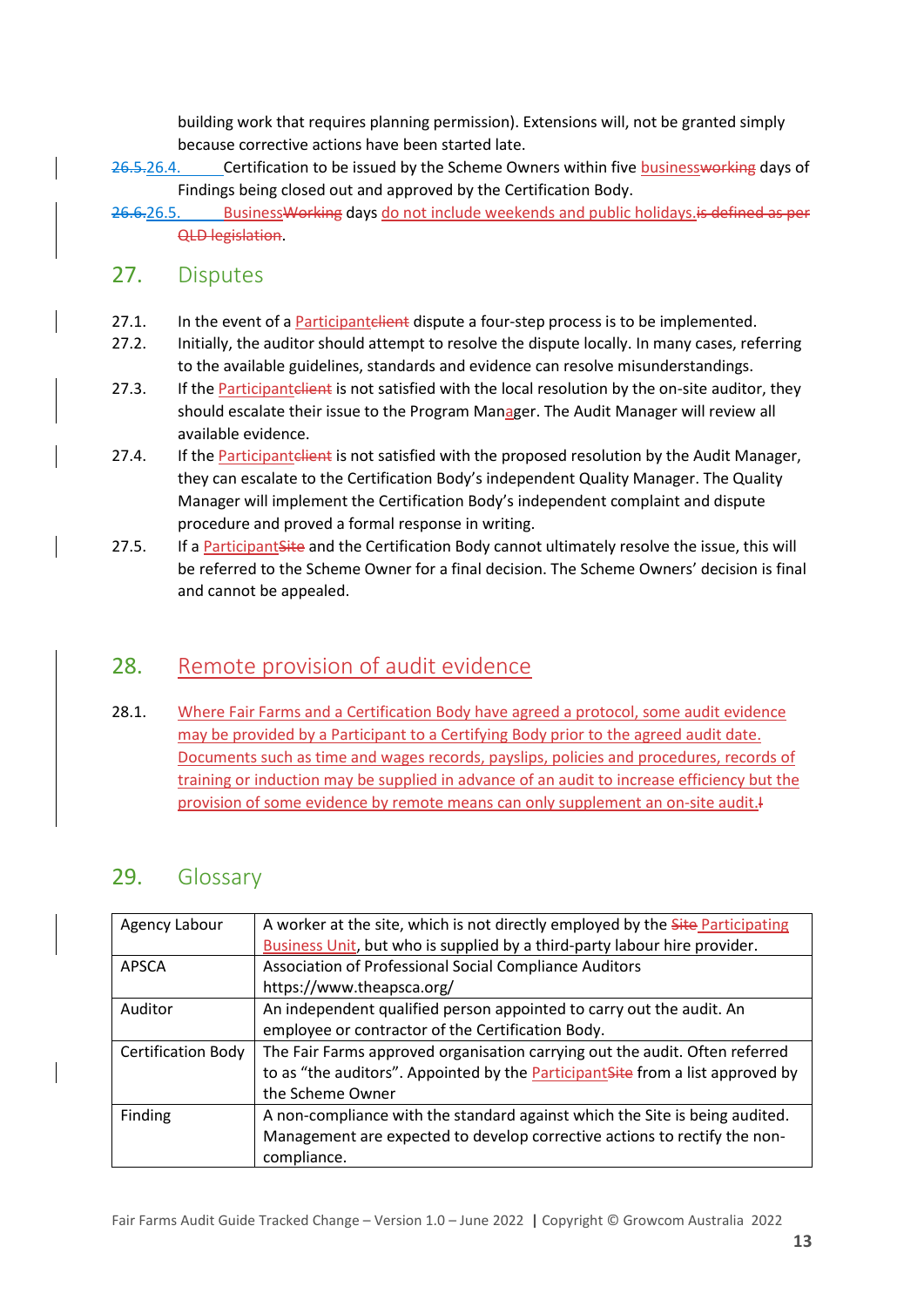| <b>Finding Alert</b> | A finding during a Fair Farms Audit that constitutes a Critical Non-         |
|----------------------|------------------------------------------------------------------------------|
|                      | Compliance, as indicated in the Audit Checklist, and which the Certification |
|                      | Body communicates to Fair Farms. and Registered Buyers.                      |
| Homeworker           | A person who carries out work for a business from their own home as          |
|                      | opposed to the Site Site location.                                           |
| <b>HR</b>            | Human Resources.                                                             |
| Management           | ParticipantSite employee(s) who are responsible for and have control of a    |
|                      | Participants businesssites' activities and who are responsible for the       |
|                      | implementation and maintenance of the control environment. In smaller        |
|                      | organisations, these roles may be synonymous with the owners of the          |
|                      | business.                                                                    |
| <b>Audit Manager</b> | An independent qualified person employed by the Certification Body who       |
|                      | reviews the preliminary audit report to ensure it complies with the program  |
|                      | standards. Implements the audit of the Certification Body.                   |
| Scheme Owner         | Queensland Fruit and Vegetable Growers Ltd trading as Growcom Australia,     |
|                      | being the organisation that owns and and overall implements the Fair Farms   |
|                      | Training and Certification Program and, owns the Fair Farms Standard and     |
|                      | authorises certification.                                                    |
| Site                 | The location at which the audit is being carried out. Each separate prod     |
|                      | site must have its own audit report.                                         |
| Youth Worker         | A worker who is less than 18-years-old.                                      |
| <b>WHS</b>           | Work Health and Safety. Sometimes referred to as "OHS" (Occupational         |
|                      | Health & Safety) or just H&S                                                 |